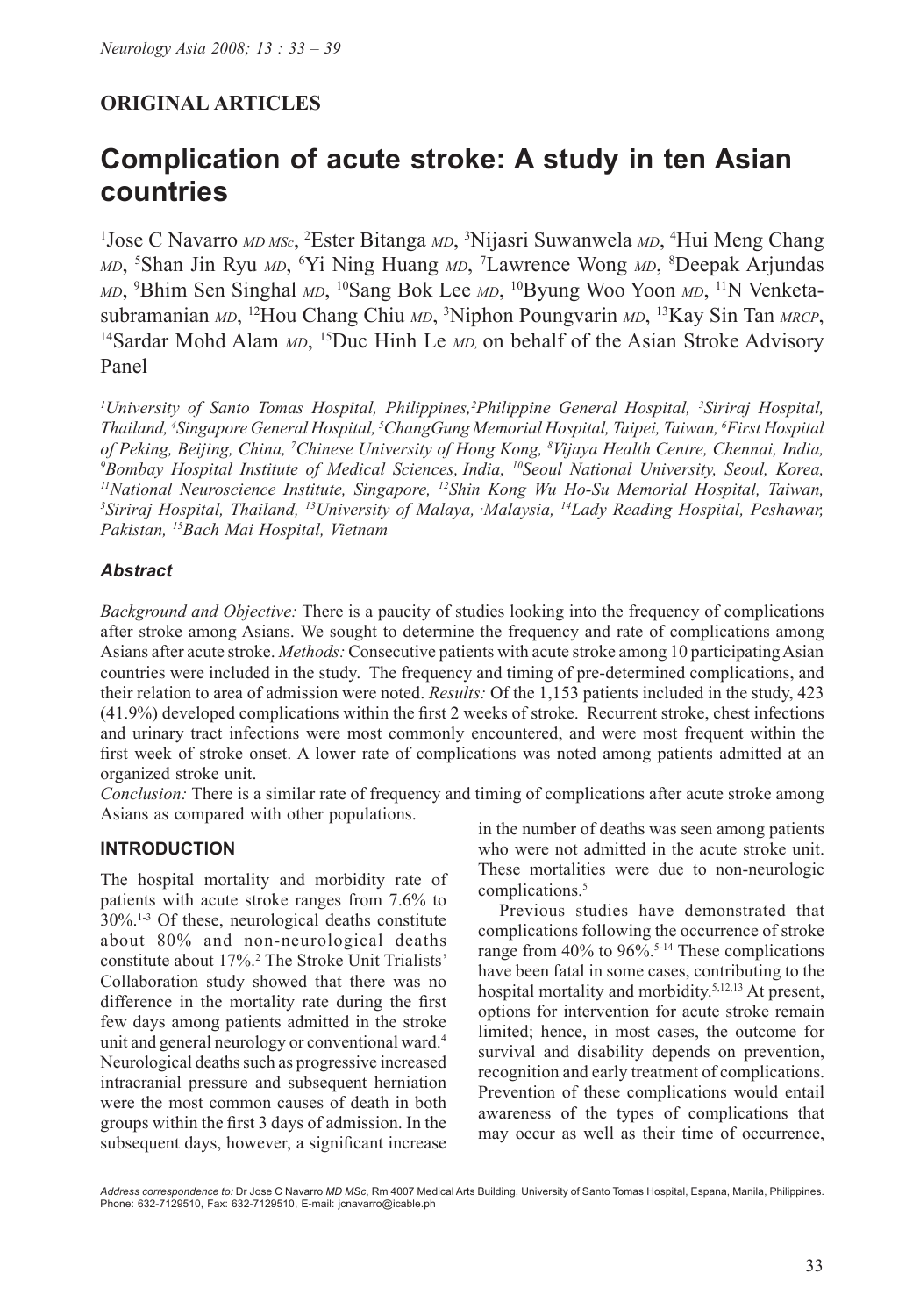particularly those complications that are encountered during the course of hospitalization.

In 1996, the Asian Stroke Advisory Panel (ASAP) was organized to address some common issues encountered among stroke patients in the region. One of the objectives of the group was to carry out researches that would be relevant to the region. We wanted to find out whether the nature of complications among Asian stroke patients differed from that of their Caucasian counterparts. Hence, the purpose of this paper is to determine the frequency of complications among stroke patients in the region. These complications would then be compared to retrospective and prospective published data on complications of stroke. We likewise sought to determine the time of occurrence of these complications so that more effective preventive strategies can be formulated and subsequently implemented.

## **METHODS**

One hundred consecutive patients who had cranial CT scan or MRI to confirm the diagnosis of acute stroke (infarction or hemorrhage except subarachnoid hemorrhage) occurring within 7 days were recruited from each member country during the years 2003 and 2004. A data collection form was utilized to monitor the incidence of complications and the time of its occurrence. Demographic data such as age, sex, and date of recruitment were collected. The presence of the various risk factors, defined as follows, were noted: arterial hypertension (BP >160/90 mmHg or on antihypertensive medications), diabetes mellitus (elevated fasting blood glucose or HbA1c  $\geq$  7.5% or on hypoglycemic medications), hypercholesterolemia (blood cholesterol >220mg% or on lipid lowering medication), elevated triglyceride levels, low density lipoprotein levels, current smokers (patients who smoke more than 10 sticks per day for more than a year) and significant alcohol intake (>30 grams of ethanol per day). Glasgow Coma Scale (GCS) and modified Rankin scale were also recorded. The subtypes of stroke were classified following the Oxfordshire classifications.<sup>16</sup> The place of confinement was classified according to whether the patient was admitted to a general neurology ward, an organized stroke unit, or a general medical ward. Following the work by Langhorne, *et al*, modified predefined complications were utilized to monitor the occurrence of complications (Appendix 1). $<sup>14</sup>$ </sup> These complications were monitored daily by the

physician-in-charge during the first two weeks of admission and recorded as to its type and time of occurrence. The number of patients who had selected life-threatening complications during the following times was determined: within the first 3 days, 4-7 days, and 8-14 days. Subsequently, the types of complications and number of patients having such complications on a particular time were noted. The selected potentially lifethreatening complications are as follows: recurrent stroke, epileptic seizure, chest infections, falls, deep vein thrombosis, pulmonary embolism, acute congestive heart failure, cardiac arrhythmias and aspiration pneumonia. The patient's condition, whether he survived or succumbed to his illness, was noted upon discharge.

## **RESULTS**

One thousand one hundred and fifty three consecutive patients were recruited from 10 ASAP member countries. There were 666 (57%) males. Mean age was  $62 \pm 13.5$  years and 919 (80%) had their first-ever stroke.

On admission, the following risk factors were noted among the subjects: hypertension in 352 (30.0%), diabetes mellitus in 312 (27.7%), alcohol consumption >30g/day in 209 (23.1%) and current cigarette smoking in 236 (26.0%). Eight hundred sixty seven (95.0%) had a GCS  $\geq$ 8. Four hundred seven (67.0%) had a modified Rankin score of 1-3, while the remainder had a modified Rankin score of 4-6. Nine hundred thirty six underwent a cranial CT scan (81%), 26 (2%) had a cranial MRI, and 191 (17%) underwent both modalities of imaging studies. The following subtypes of stroke were noted: Partial anterior circulation infarct - PACI 274 (27%), total anterior circulation infarct - TACI 115 (12%), lacunar infarct - LACI 247 (25%), posterior circulation infarct - POCI 99 (10%) and primary intracerebral hemorrhage - PICH 258 (26%). Four hundred ninety five (46%) were admitted to an organized stroke unit, 449 (42%) to a general neurology ward and 130 (12%) to a general medical ward. Nine hundred forty nine (93.9%) were discharged alive and 70 (6.9%) died during confinement. Most of these deaths occurred during the first week from admission.

Table 1 shows the overall rates of complications in the Asian region and compares it to other previously published retrospective and prospective papers. A total of 495 (42.9%) complications was seen in this cohort of patients. Among the neurological complications, 49 (4.8%) patients developed recurrent stroke and 13 (1.2%) had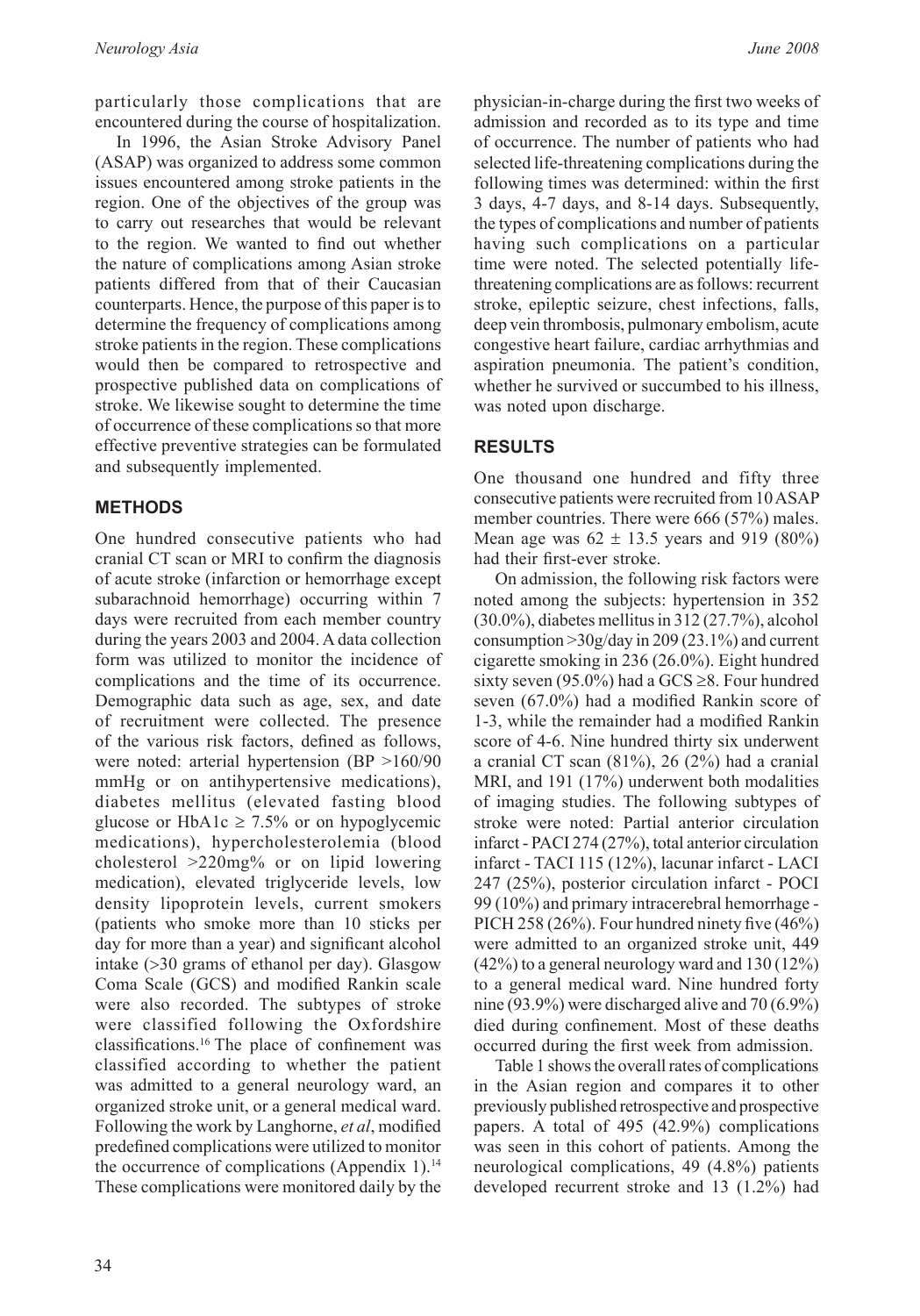| <b>Complications</b>            | Present study $(\% )$ | Frequency in published<br>retrospective studies,<br>percent6,9-11,14 | Frequency in<br>published prospective<br>studies, percent <sup>7,14</sup> |
|---------------------------------|-----------------------|----------------------------------------------------------------------|---------------------------------------------------------------------------|
| Recurrent stroke                | 50 (4.9%)             | 5                                                                    | $9 - 18$                                                                  |
| Epileptic seizure               | 14 $(1.3\%)$          | $2 - 5$                                                              | $\mathcal{E}$                                                             |
| Urinary tract infection         | $50(4.9\%)$           | $7 - 25$                                                             | $11 - 28$                                                                 |
| Chest infection                 | 95 (9.4%)             | $7 - 21$                                                             | $10 - 22$                                                                 |
| Falls                           | $25(2.4\%)$           | $22 - 25$                                                            | 25                                                                        |
| Pressure sore                   | $26(2.6\%)$           | $3 - 18$                                                             | $5 - 21$                                                                  |
| Deep vein thrombosis            | $5(0.5\%)$            | $1 - 2$                                                              | $0 - 1$                                                                   |
| Pulmonary embolism              | $1(0.1\%)$            | $2 - 18$                                                             | $0 - 2$                                                                   |
| Depression                      | 40 $(4.0\%)$          | $5 - 33$                                                             | 16                                                                        |
| Upper gastrointestinal bleeding | $17(1.6\%)$           | N/R                                                                  | N/R                                                                       |
| Other bleeding                  | 11 $(1.1\%)$          | N/R                                                                  | N/R                                                                       |
| Congestive heart failure        | $2(0.2\%)$            | N/R                                                                  | 2.9                                                                       |
| Constipation                    | 75 (7.9%)             | N/R                                                                  | N/R                                                                       |
| Cardiac arrhythmias             | $3(0.3\%)$            | N/R                                                                  | 3.4                                                                       |
| Arthritis                       | $7(0.7\%)$            | N/R                                                                  | $\ensuremath{\text{N}}\xspace/\ensuremath{\text{R}}\xspace$               |
| Retention of urine              | 49 (5.0%)             | N/R                                                                  | $\ensuremath{\text{N}}\xspace/\ensuremath{\text{R}}\xspace$               |
| Aspiration                      | $25(2.5\%)$           | N/R                                                                  | N/R                                                                       |
| <b>Total</b>                    | 495 (42.9%)           | 40-96                                                                | 63-95                                                                     |

**Table 1: Frequencies of complications compared with previous retrospective and prospective studies** 

N/R not reported

epileptic seizure. Among the non-neurologic complications, the most commonly encountered were chest infections, constipation, and urinary retention with a rate of 9.0%, 7.9%, and 5.0% respectively.

The number of patients developing selected life-threatening complications was determined during the first 3 days of confinement, on days 4-7 and on days 8-15 of confinement (Table 2). Recurrent stroke and seizure were more frequent during the first week. Chest infection was the most common complication during the entire two weeks of observation, with a peak incidence during the first week.

The complication rate was noted according to the different areas of confinement (Table 3). The rate of complications tended to be lower among patients admitted in a stroke unit, compared with those admitted in a general medical ward or a general neurology ward.

### **DISCUSSION**

Our study showed that the complication rate (42.9%) in this cohort of patients is comparable to the previously reported retrospective and prospective papers from Caucasian stroke patients.5-13 This would indicate that there is not much racial and ethnic difference with regard to the total rate of occurrence and the type of complications among stroke patients.

The frequencies of neurologic complications (such as recurrent stroke and epileptic seizure) and medical complications (such as pressure sores and urinary tract infection) were similar to rates noted in previous studies.<sup>5-15</sup> Falls, deep vein thrombosis and pulmonary embolism were less frequent among Asian stroke patients. Cardiac complications, like congestive heart failure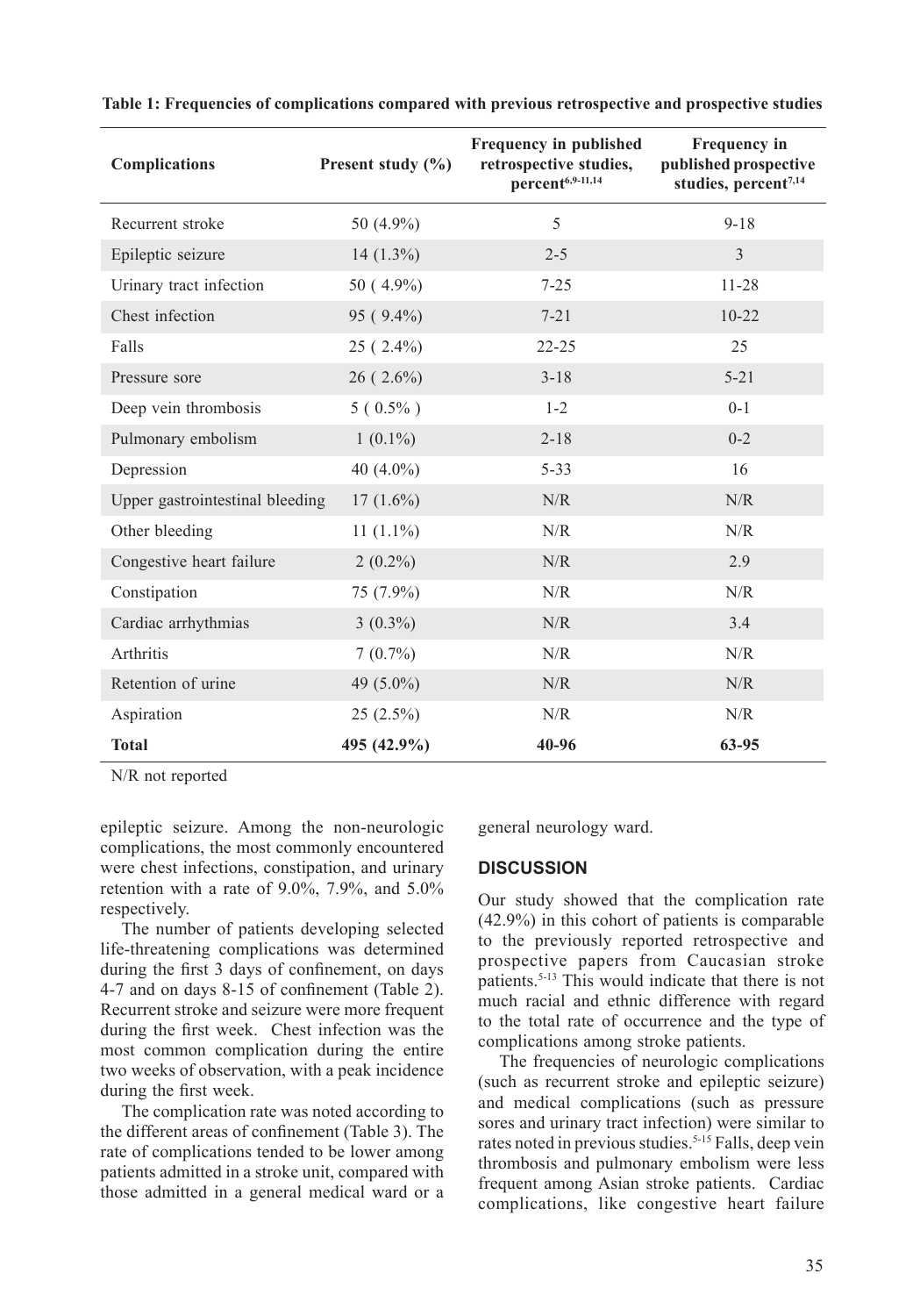|                          |      | <4 days      |               | 4-7 days       |               | $8-14$ days    |               |
|--------------------------|------|--------------|---------------|----------------|---------------|----------------|---------------|
|                          | N    | $\mathbf n$  | $\frac{0}{0}$ | $\mathbf n$    | $\frac{0}{0}$ | $\mathbf n$    | $\frac{0}{0}$ |
| Recurrent stroke         | 1020 | 34           | 3.3           | 13             | 1.3           | 3              | 0.3           |
| Seizure                  | 1083 | 10           | 0.9           | $\overline{2}$ | 0.2           | 2              | 0.2           |
| Chest infection          | 1013 | 44           | 4.3           | 40             | 4.1           | 11             | 1.2           |
| Falls                    | 1052 | 20           | 1.9           | 1              | 0.1           | $\overline{2}$ | 0.2           |
| Deep vein thrombosis     | 1000 | $\mathbf{0}$ | 0.0           | $\overline{4}$ | 0.4           | 1              | 0.1           |
| Pulmonary embolism       | 1000 | $\mathbf{1}$ | 0.1           | $\Omega$       | 0.0           | $\theta$       | 0.0           |
| Congestive heart failure | 1000 | 1            | 0.1           | 1              | 0.1           | $\theta$       | 0.0           |
| Cardiac arrhythmias      | 1000 | 15           | 1.5           | $\overline{2}$ | 0.2           | 1              | 0.1           |
| Aspiration               | 1000 | 19           | 1.9           | 3              | 0.3           | 3              | 0.3           |

**Table 2: Rates and timing of complications during hospitalization** 

and arrhythmias likewise occurred at a lower rate compared to other studies. Falls, though infrequent, occurred in most instances during the first 3 days of admission. The combination of impaired balance and gait, often with perception difficulties contributes to this complication.<sup>17</sup> The low rate of occurrence may be due to the short period of follow-up in this study. The low risk of deep vein thrombosis and pulmonary embolism among Asians has long been noted in previous studies $18,19$  and is further underscored by results of this study. This has been attributed to the low rate of hazardous mutations (such as the factor V Leiden mutation and the prothrombin G20210A mutation) or unspecified pulmonary embolism / deep vein thrombosis protective traits among Asians.18,20 The low rate of cardiac complications in this study may be attributed to the lack of extensive cardiac work-ups.

Certain life-threatening complications occurred at different times during the course of hospitalization. The risk of neurologic complications such as recurrent stroke and seizures appear to be elevated within the first three days of admission. This is similar to earlier published data which noted that neurologic complications were more likely to occur in the first week.<sup>5</sup> Pulmonary complications such as pneumonia and aspiration were more likely to occur during the first week in this study. The timing of these pulmonary complications in this study is earlier than expected, as Kelly noted that pulmonary embolism and pneumonia usually peak in the later part of the second week

among stroke patients.<sup>21</sup> The early occurrence of infection has been documented among other Asian populations. Hamidon noted that severe disability, large middle cerebral artery infarct and depressed levels of sensorium predicted the development of early infection, specifically pneumonia and urinary tract infection, among acute stroke patients in Malaysia.22 In general, the risk of developing pneumonia appears to be higher among older patients and among those with more severe strokes.<sup>6.23</sup> There is evidence that nasogastric tubes may predispose patients to aspiration.24,25 Studies have shown the advantage of percutaneous endoscopic gastrostomy over the nasogastric tube feeding to decrease the risk of pulmonary complications.26

The rate of complications was lower among patients admitted in an organized stroke unit compared to patients admitted in a general medical ward or a general neurology ward. This may be because of improved assessment procedures and early rehabilitation resulting from standardized evaluation and early management protocols that are employed in such settings.4

This paper is a prospective, multi-country study utilizing pre-defined complications to monitor the occurrence of complications during the two-week period of admission in the hospital. Numerous retrospective data on the occurrence of complications have already been published, coming mostly from single hospital surveys.<sup>7,9-11,13</sup> Most of the papers that have been published were retrospective reviews of hospital records so that the biases inherent in a retrospective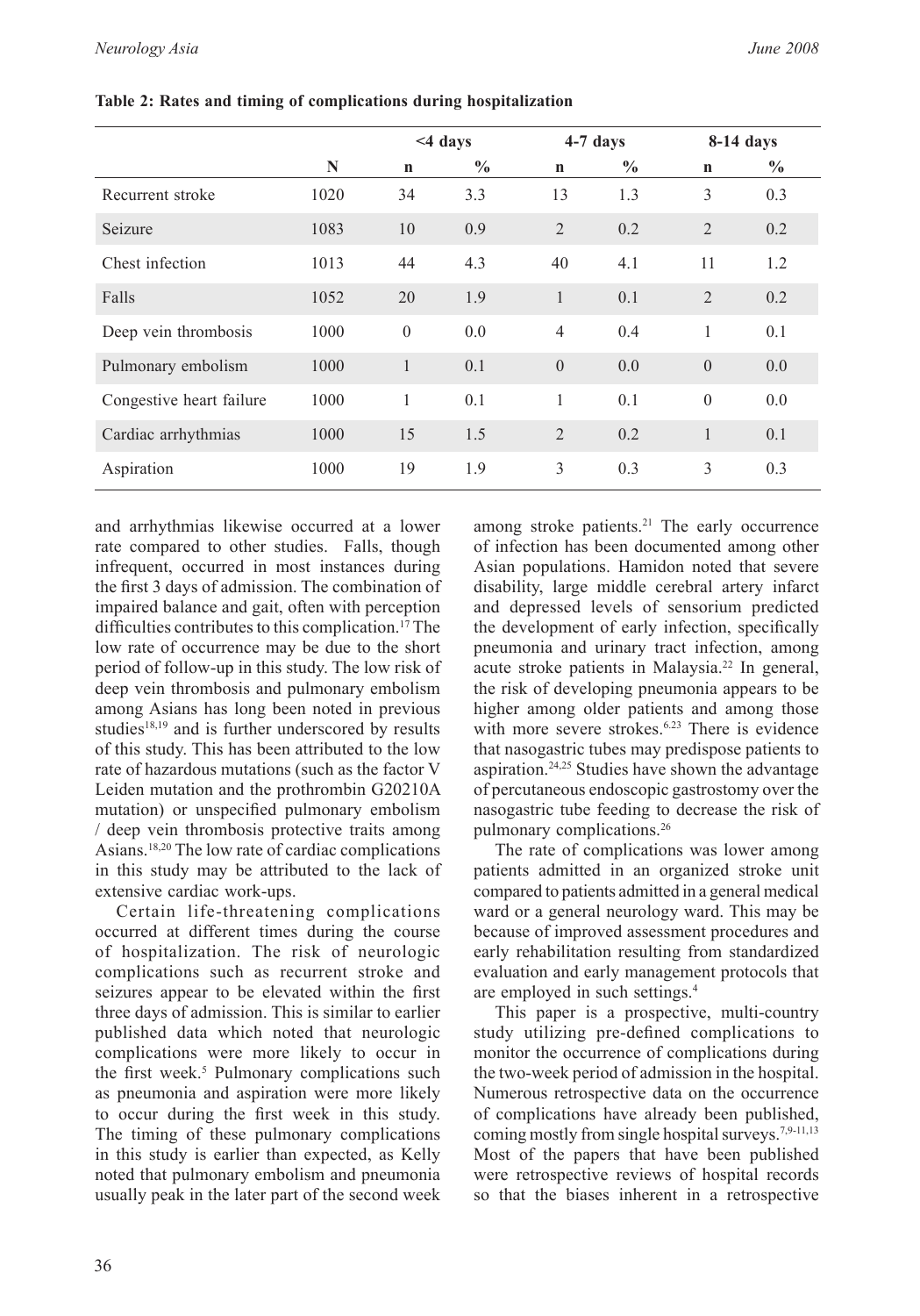| <b>Complications</b>     | <b>Stroke unit</b> | General<br>neurology ward | <b>General ward</b> | <b>Total</b> |
|--------------------------|--------------------|---------------------------|---------------------|--------------|
| Recurrent stroke         | $7(1.5\%)$         | $12(2.6\%)$               | 29 (29%)            | 48 (4.7%)    |
|                          | $n = 453$          | $N = 456$                 | $N = 100$           | $N=1009$     |
| Seizure                  | $\overline{0}$     | $12(2.6\%)$               | $2(1.5\%)$          | $14(1.3\%)$  |
|                          | $N = 461$          | $N = 457$                 | $N = 128$           | $N=1046$     |
| Urinary tract infection  | $8(1.8\%)$         | 38 (8.8%)                 | $9(7.4\%)$          | 55 (5.5%)    |
|                          | $N = 453$          | $N = 430$                 | $N = 121$           | $N = 1004$   |
| Chest infection          | 11 $(1.5\%)$       | 69 (16.9%)                | $9(7.4\%)$          | 89 (9.0%)    |
|                          | $N = 454$          | $N = 409$                 | $N = 121$           | $N = 984$    |
| Falls                    | $1(0.2\%)$         | $12(2.6\%)$               | 11 $(9.2\%)$        | 24 (2.3%)    |
|                          | $n=459$            | $N = 457$                 | $N = 119$           | $N=1035$     |
| Pressure sore            | $4(0.9\%)$         | $17(3.8\%)$               | $4(3.1\%)$          | $25(2.4\%)$  |
|                          | $N = 453$          | $N = 445$                 | $N = 126$           | $N = 1024$   |
| Deep vein thrombosis     | $1(0.2\%)$         | $1(0.2\%)$                | $2(1.5\%)$          | $4(0.3\%)$   |
|                          | $N = 458$          | $N = 467$                 | $N = 128$           | $N=1053$     |
| Pulmonary embolism       | $\boldsymbol{0}$   | $1(0.2\%)$                | $\overline{0}$      | $1(0.1\%)$   |
|                          | $N = 460$          | $N = 467$                 | $N = 130$           | $N = 1057$   |
| Depression               | $5(1.1\%)$         | $10(2.2\%)$               | 25 (23%)            | 40 $(4.0\%)$ |
|                          | $N = 454$          | $N = 449$                 | $N = 105$           | $N = 1008$   |
| Upper gastrointestinal   | $2(0.4\%)$         | 13 $(2.9\%)$              | 1(0.77%)            | $16(1.6\%)$  |
| bleeding                 | $N = 453$          | $N = 445$                 | $N=129$             | $N=1027$     |
| Congestive heart failure | $\theta$           | $1(0.2\%)$                | 1(0.77%)            | $2(0.2\%)$   |
|                          | $N = 461$          | $N = 464$                 | $N = 129$           | $N = 1054$   |
| Constipation             | $20(4.6\%)$        | $25(0.1\%)$               | 19 (17%)            | 64 (6.7%)    |
|                          | $N = 435$          | $N = 405$                 | $N = 111$           | $N = 951$    |
| Heart arrhythmia         | $2(0.4\%)$         | $14(3.2\%)$               | $1(0.78\%)$         | 17(1.7%)     |
|                          | $N = 459$          | $N = 432$                 | $N = 128$           | $n=1019$     |
| Arthritis                | $1(0.2\%)$         | $4(0.9\%)$                | $1(0.72\%)$         | $6(0.6\%)$   |
|                          | $N = 457$          | $N = 462$                 | $N=129$             | $N = 1048$   |
| Urinary retention        | 13 $(3.0\%)$       | 24 $(6.0\%)$              | 18 $(16%)$          | 55 (5.7%)    |
|                          | $N = 431$          | $N = 417$                 | $N = 112$           | $N = 960$    |
| Aspiration               | $8(1.8\%)$         | $10(2.4\%)$               | 5(4%)               | $23(2.2\%)$  |
|                          | $N = 451$          | $N = 450$                 | $N = 125$           | $N=1026$     |

#### **Table 3: Occurrence of complications according to area of admission**

study are unavoidable. There are only a few prospective studies that have been published on the complication of stroke.<sup>6,14</sup>

There are some limitations encountered in the course of this study. Monitoring for the development of the above complications was limited to the first two weeks of admission. This is in keeping with the study objectives of determining the time of onset of complications during the acute phase of the illness. In addition, although an attempt was made to reduce interobserver variability in evaluating the subjects by using a standard form, this could not always be ensured because of the inherent differences in the evaluation and management of patients across various countries and social strata. Monitoring in the above time frame has also made direct comparisons with previous prospective studies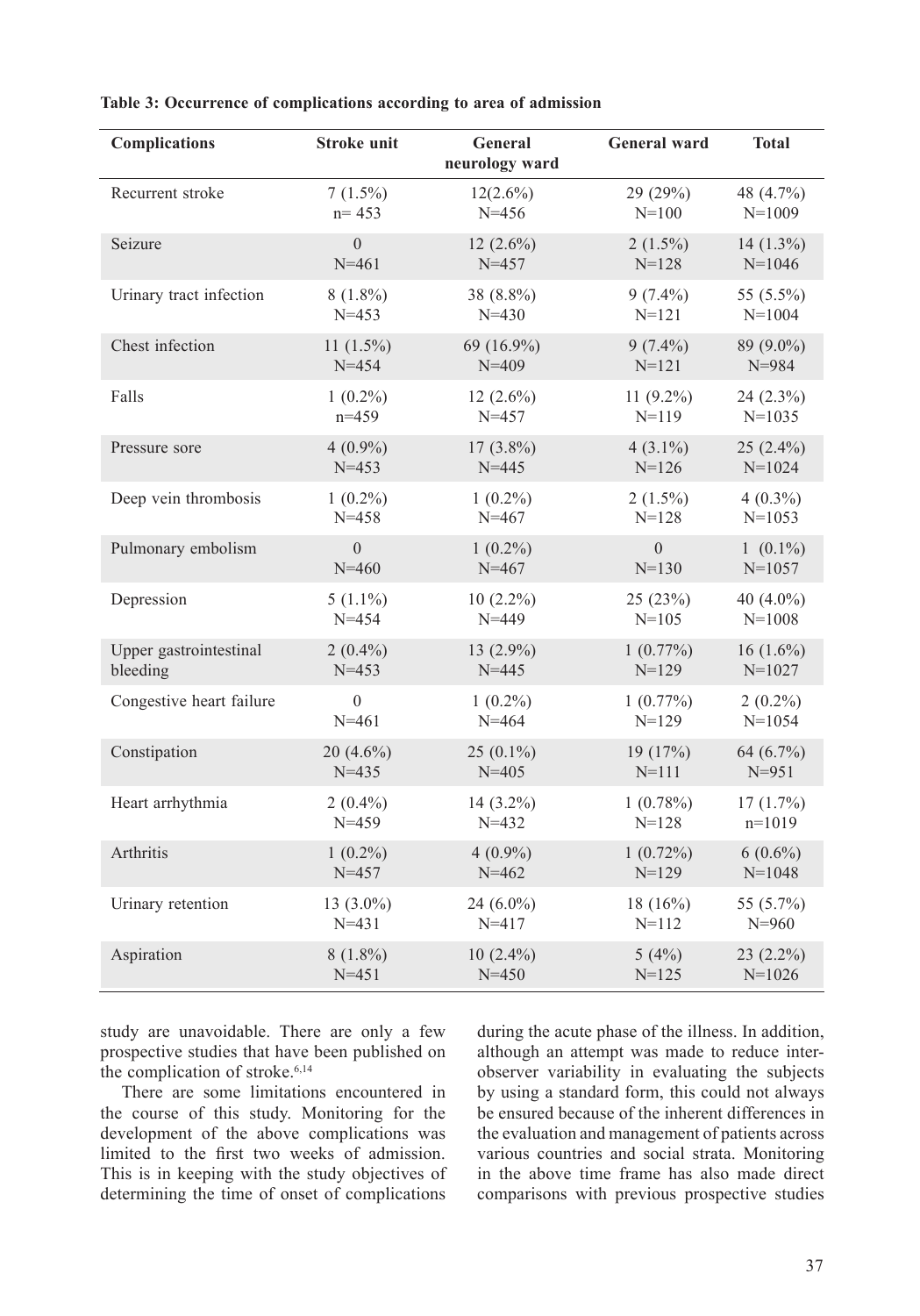difficult. Previous studies followed up their study cohorts for up to 30 months and it is likely that this may have accounted for a higher rate of complications.

On the other hand, our study cohort consisted of the largest sample size in the literature to date, supporting strongly the spectrum of complications in Asian stroke patients within diverse settings.

In summary, this study has shown that a multicountry collaboration could be carried out among Asian countries. While the basic pathophysiology of stroke may be the same across races, regional and ethnic variations do exist with regard to the

complications that develop. The recognition of these complications as well as their expected time of occurrence would enable physicians to address these problems in an anticipatory manner, which could well hasten the process of recovery and contribute towards improved outcome. Further research into this aspect of management of stroke patients is therefore essential, with emphasis on the role of various interventions designed to address the various complications encountered in the care of such patients.

| <b>Complications</b>                                                                              | Follow-up in hospital                                                                                                                                                                                                                                                                                                                               |
|---------------------------------------------------------------------------------------------------|-----------------------------------------------------------------------------------------------------------------------------------------------------------------------------------------------------------------------------------------------------------------------------------------------------------------------------------------------------|
| Neurological<br>$l_{\perp}$<br><b>Recurrent Stroke</b><br>Epileptic Seizure<br>Unexplained events | Clinical features lasting more than 24 hours consistent with World Health<br>Organization definition of stroke.<br>Clinical diagnosis of focal and/or generalized seizure in a previously non-<br>epileptic patient                                                                                                                                 |
| Infection<br>2.<br>Urinary tract infection<br>Chest infection<br>Other infection                  | Clinical symptoms of urinary tract invention or positive urine culture<br>Auscultatory respiratory crackles and fever or radiographic evidence, or<br>new purulent sputum.<br>Any pyrexial illness lasting more than 24 hours                                                                                                                       |
| 3 <sub>1</sub><br>Immobility<br>Falls<br>Pressure sore/skin break                                 | Any documented falls regardless of cause (fall with serious injury was<br>defined as one that resulted in facture, radiological investigation, neurological<br>investigation, or suturing of wound).<br>Any skin break or necrosis resulting form either pressure or trivial trauma<br>(skin trauma directly resulting form falls was not included) |
| Thromboembolism<br>$\overline{4}$ .<br>Deep vein thrombosis<br>Pulmonary embolism                 | Clinical diagnosis of deep vein thrombosis<br>Clinical diagnosis of pulmonary embolism                                                                                                                                                                                                                                                              |
| Psychological<br>5.<br>Depression                                                                 | Low mood considered to interfere with daily activities or require<br>pharmacological or psychiatric intervention                                                                                                                                                                                                                                    |
| Miscellaneous<br>6.                                                                               | Any documented complication resulting in a specific medical or surgical<br>intervention (e.g. Gastrointestinal hemorrhage, constipation, episodes of<br>cardiac failure, cardiac arrhythmias and arthritis).                                                                                                                                        |

**Appendix No.1 Modified predefined complications**